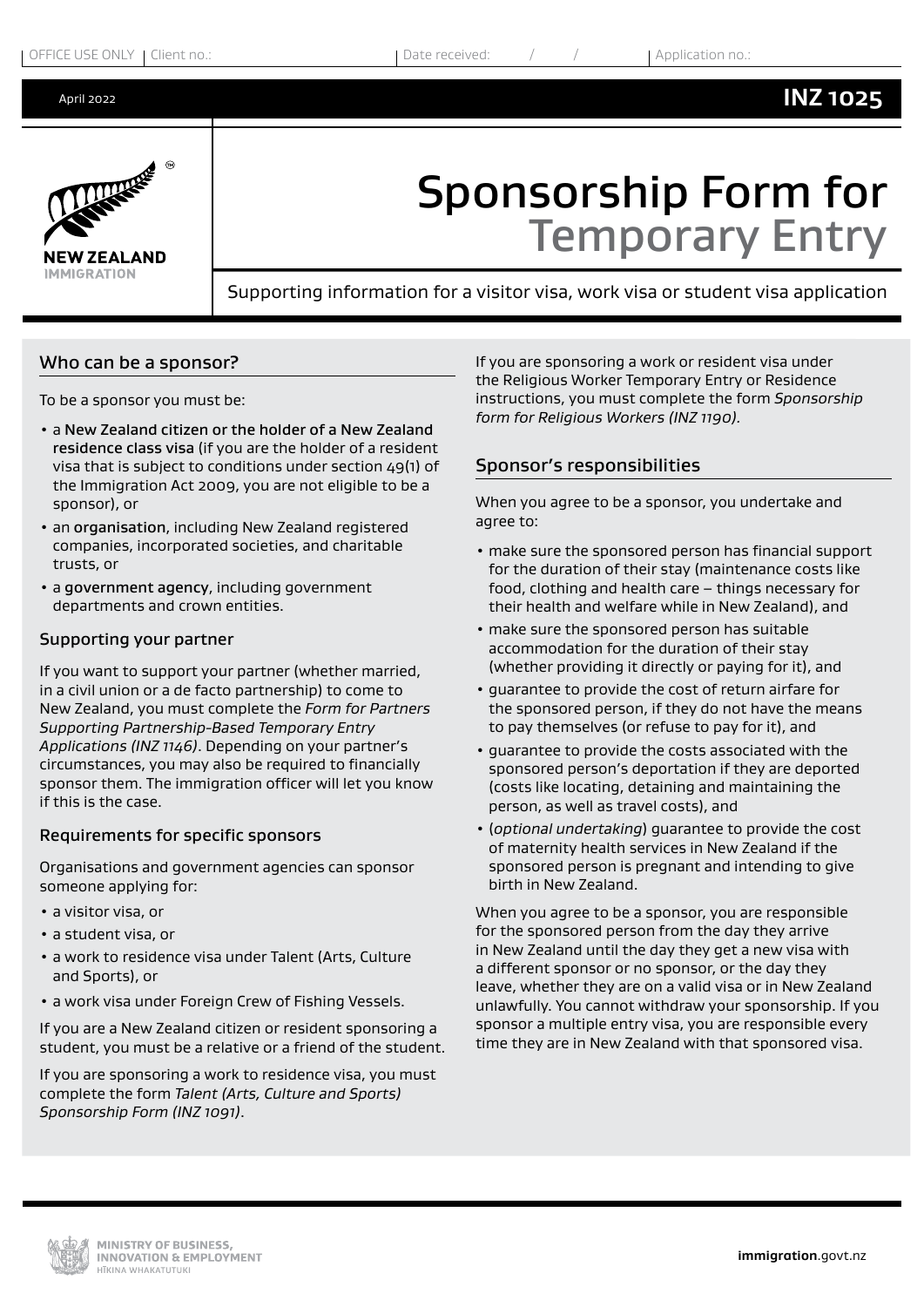## Evidence you must provide

You must provide evidence:

- that you are a New Zealand citizen or residence class visa holder, or
- that you are a registered company, incorporated society or charitable trust,
- that you have sufficient funds for the maintenance of the sponsored person for the duration of their intended stay in New Zealand (unless they are providing their own funds),
- that you have sufficient funds to pay for the sponsored person's accommodation, or if you are providing accommodation directly, evidence that you own or have a rental agreement for the property where the sponsored person will stay while in New Zealand (unless they are paying for their own accommodation),
- that you have sufficient funds to pay for the return travel of the sponsored person (unless they are providing their own airfare or their own funds to cover return travel),
- *(optional undertaking)* that you have funds of at least NZ\$9,000 available to pay for the cost of maternity health services in New Zealand if the sponsored person is pregnant and intending to give birth in New Zealand.

Note: If the sponsored person is providing some of the costs included in sponsorship themselves (such as a prepaid airfare, travellers cheques, etc), evidence of those must be included with their application and the sponsorship form. If what they provide is not sufficient for their needs, you will be responsible for providing the rest of the costs.

If you hold an approval in principle to recruit foreign fishing crew you are only required to submit a copy of the approval in principle letter as evidence that you meet your sponsorship undertakings.

## What happens if you do not honour your sponsorship?

If you fail to carry out the responsibilities listed above (a breach of your sponsorship undertakings), the sponsored person will be in breach of their visa conditions and may become liable for deportation.

If you fail to carry out the responsibilities listed above, and the sponsored person incurs costs to the New Zealand Government or a third party to cover any part of their maintenance, accommodation or return travel (or deportation), you will be responsible for repaying those costs.

If you fail to repay the costs incurred by the sponsored person, a debt for the amount of those costs will then be due to the New Zealand Government or the third party. This debt may be enforced against you in the New Zealand courts. This debt remains your responsibility until it is repaid, even if the sponsored person is no longer in New Zealand, is in New Zealand unlawfully, or has a new visa.

If you breach your sponsorship undertakings (whether there is a debt or not), you may not be able to sponsor again in the future.

## Completing the sponsorship form

Unless you are sponsoring a fishing crew under the Foreign Crew of Fishing Vessels instructions or members of the same family applying together under one visitor visa application, you must complete a separate form for each applicant you are sponsoring.

#### Foreign crew of fishing vessels

If you are New Zealand employer sponsoring a foreign crew of a fishing vessel as a condition of an approval in principle, you must list all the sponsored crew members at Section B: Foreign crew of fishing vessel. You do not need to complete Section A: Applicant's details.

## Signing the declaration

When you have completed sections A to E of the form (and, if necessary, your bank has completed Section F: Bank confirmation), you must take the form and the evidence you are providing to a person authorised to take a statutory declaration, and complete Section G: Declaration by sponsor with them. Justices of the Peace, solicitors or notaries public are authorised to take a statutory declaration.

When your statutory declaration has been completed, return the form with your evidence to the applicant.

## Immigration Advisers Licensing Act 2007

Under the Immigration Advisers Licensing Act 2007 it is an offence to provide immigration advice without being licensed or exempt. If your immigration adviser is not licensed when they should be, Immigration New Zealand will return your application.

For more information and to view the register of licensed advisers, go to the Immigration Advisers Authority website **[www.iaa.govt.nz](http://www.iaa.govt.nz)** or email **[info@iaa.govt.nz](mailto:info%40iaa.govt.nz?subject=)**.

Lawyers provide immigration advice and are exempt from licensing under the Immigration Advisers Licensing Act 2007. For more information and to view the register of immigration lawyers, go to the New Zealand Law Society website **[www.lawsociety.org.nz](http://www.lawsociety.org.nz)**.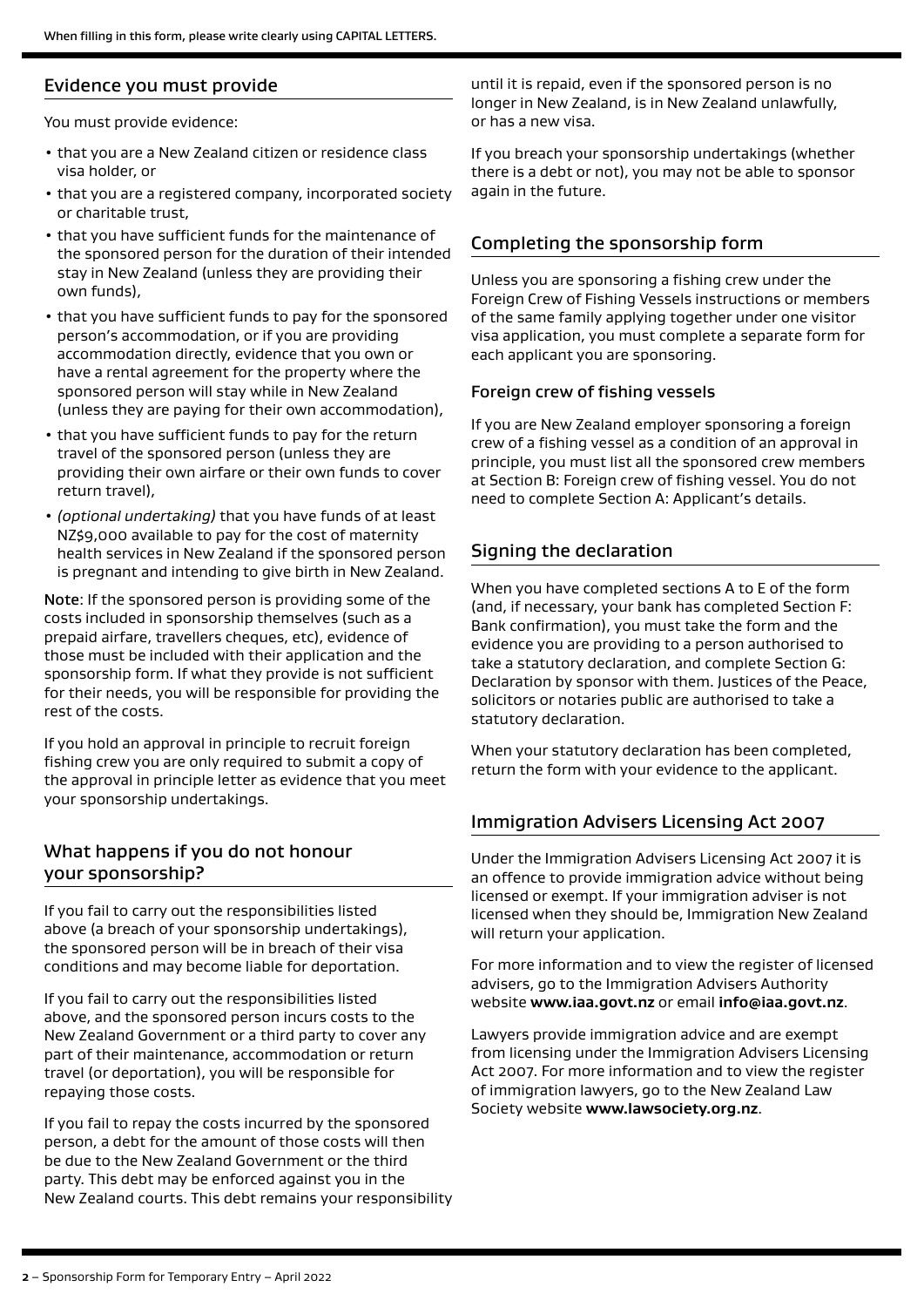## **When filling in this form, please write clearly using CAPITAL LETTERS.**

| <b>Section A</b>                                                                          | <b>Applicant's details</b>                                                                                                                                                         |  |  |  |
|-------------------------------------------------------------------------------------------|------------------------------------------------------------------------------------------------------------------------------------------------------------------------------------|--|--|--|
|                                                                                           | Everyone should fill in this section except if you are sponsoring a foreign crew on a fishing vessel,<br>in which case you should go to Section B: Foreign crew of fishing vessel. |  |  |  |
|                                                                                           | Details of the applicant(s) you are sponsoring                                                                                                                                     |  |  |  |
|                                                                                           |                                                                                                                                                                                    |  |  |  |
| <b>Applicant 1</b><br>Full name as shown on passport                                      |                                                                                                                                                                                    |  |  |  |
|                                                                                           |                                                                                                                                                                                    |  |  |  |
|                                                                                           | Relationship to you                                                                                                                                                                |  |  |  |
| Gender $\Box$ Male $\Box$<br>Female<br>Date of birth<br>$D + D + M + M + M + Y + Y + Y +$ |                                                                                                                                                                                    |  |  |  |
|                                                                                           | student<br>$\Box$ work $\Box$ limited visa<br>Type of application $\Box$ visitor                                                                                                   |  |  |  |
|                                                                                           | Applicant 2 (if visitor)                                                                                                                                                           |  |  |  |
|                                                                                           | Full name as shown on passport                                                                                                                                                     |  |  |  |
|                                                                                           |                                                                                                                                                                                    |  |  |  |
|                                                                                           | Relationship to you                                                                                                                                                                |  |  |  |
|                                                                                           | Relationship to applicant 1                                                                                                                                                        |  |  |  |
| Date of birth                                                                             | Gender Male Female<br>$D + D + [M + M + Y + Y + Y + Y]$                                                                                                                            |  |  |  |
|                                                                                           | Applicant 3 (if visitor)                                                                                                                                                           |  |  |  |
|                                                                                           | Full name as shown on passport                                                                                                                                                     |  |  |  |
|                                                                                           |                                                                                                                                                                                    |  |  |  |
|                                                                                           | Relationship to you                                                                                                                                                                |  |  |  |
|                                                                                           | Relationship to applicant 1                                                                                                                                                        |  |  |  |
|                                                                                           | Gender Male Female<br>Date of birth <b>DEDIMMIY</b>                                                                                                                                |  |  |  |
|                                                                                           | Applicant 4 (if visitor)                                                                                                                                                           |  |  |  |
|                                                                                           | Full name as shown on passport                                                                                                                                                     |  |  |  |
|                                                                                           | Relationship to you                                                                                                                                                                |  |  |  |
|                                                                                           | Relationship to applicant 1                                                                                                                                                        |  |  |  |
|                                                                                           |                                                                                                                                                                                    |  |  |  |
| Date of birth                                                                             | Gender □ Male [<br>$\Box$ Female<br>$1^{\text{D}} 11^{\text{M}} 1^{\text{M}} 11^{\text{Y}} 1^{\text{Y}} 1^{\text{Y}} 1$                                                            |  |  |  |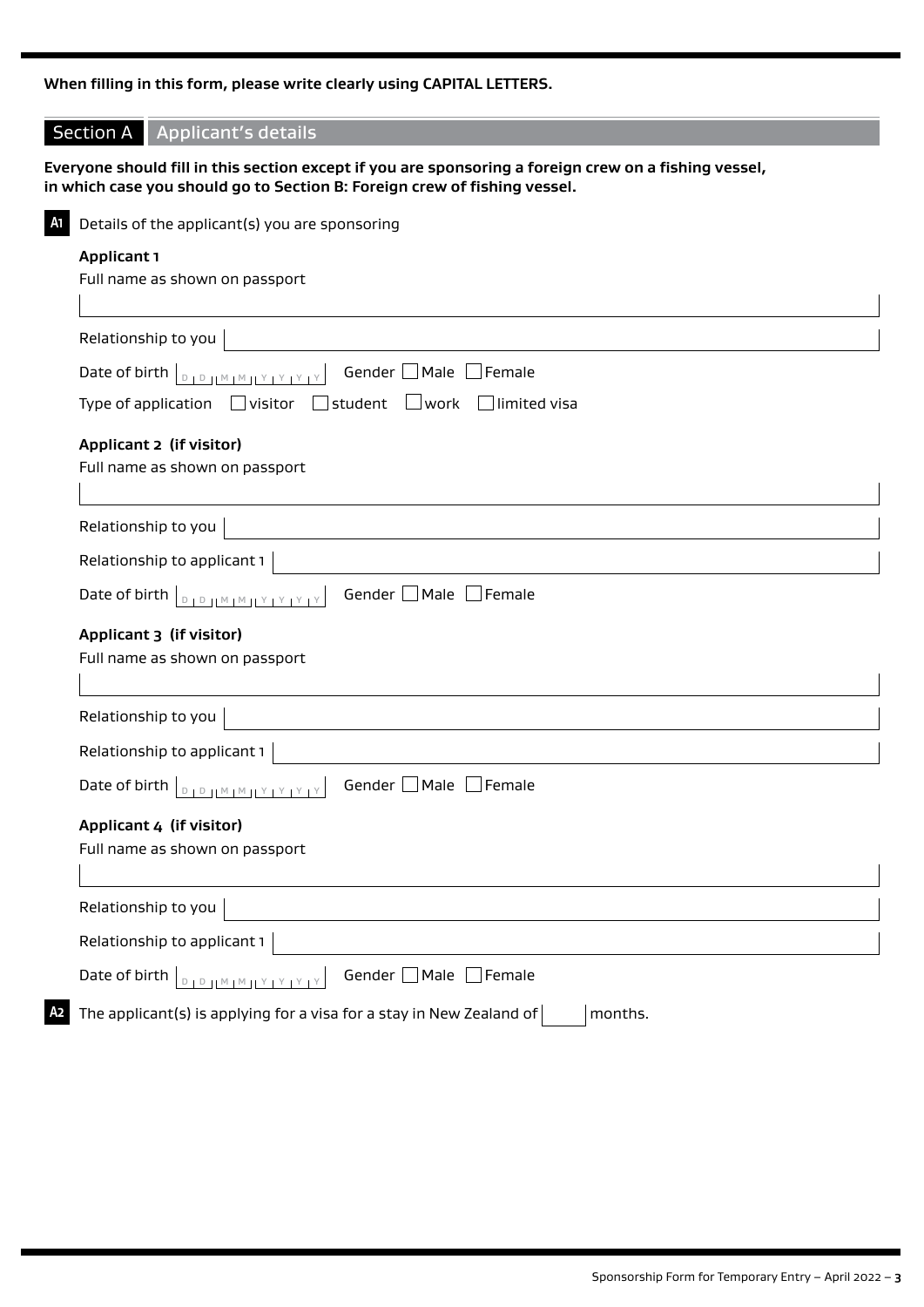## Section B Foreign crew of fishing vessel

## **B1** What is the name of the vessel the foreign crew will be working on?

## **B2** Complete the following details for each foreign crew member on the vessel named at  $\boxed{B}$ .

| Name on passport | Date of birth                                        | Nationality | Passport number |
|------------------|------------------------------------------------------|-------------|-----------------|
|                  | $\hspace{0.1cm} / \hspace{0.1cm}$ $\hspace{0.1cm} /$ |             |                 |
|                  | $\hspace{0.1cm} / \hspace{0.1cm}$ $\hspace{0.1cm} /$ |             |                 |
|                  | $\cal I$ /                                           |             |                 |
|                  | $\hspace{0.1cm} / \hspace{0.1cm}$ $\hspace{0.1cm} /$ |             |                 |
|                  | $\cal I$ /                                           |             |                 |
|                  | $\hspace{0.1cm} / \hspace{0.1cm}$                    |             |                 |
|                  | $\hspace{0.1cm} / \hspace{0.1cm}$ $\hspace{0.1cm} /$ |             |                 |
|                  | $\left  \begin{array}{cc} & \end{array} \right $     |             |                 |
|                  | $\cal I$ /                                           |             |                 |
|                  | $\cal N$ /                                           |             |                 |
|                  | $\cal I$ /                                           |             |                 |
|                  | $\hspace{0.1cm} / \hspace{0.1cm}$                    |             |                 |
|                  | $\hspace{0.1cm} / \hspace{0.1cm}$ $\hspace{0.1cm} /$ |             |                 |
|                  | $\begin{array}{ccc} \end{array}$                     |             |                 |
|                  | $\hspace{0.1cm} / \hspace{0.1cm}$ $\hspace{0.1cm} /$ |             |                 |
|                  | $\sqrt{2}$                                           |             |                 |
|                  | $\cal N$ /                                           |             |                 |
|                  | $\cal I$ /                                           |             |                 |
|                  | $\cal N$ /                                           |             |                 |
|                  | $\hspace{0.1cm} / \hspace{0.1cm}$ $\hspace{0.1cm} /$ |             |                 |
|                  | $\cal I$ /                                           |             |                 |
|                  | $\cal I$ /                                           |             |                 |
|                  | $\cal N$ /                                           |             |                 |
|                  | $\cal N$ /<br>$\overline{1}$                         |             |                 |
|                  | $\sqrt{2}$                                           |             |                 |
|                  | $\begin{array}{cc} I & I \end{array}$                |             |                 |
|                  | $\mathcal{N}=\mathcal{N}$                            |             |                 |
|                  | $\mathcal{N}=\mathcal{N}$                            |             |                 |
|                  | $\mathcal{N}=\mathcal{N}$                            |             |                 |
|                  | $\sqrt{2}$                                           |             |                 |
|                  | $\qquad \qquad \Box$                                 |             |                 |
|                  | $\mathcal{N}=\mathcal{N}$                            |             |                 |
|                  | $\qquad \qquad \Box$                                 |             |                 |
|                  | $\mathcal{I}=\mathcal{I}$                            |             |                 |

Attach additional sheets of paper if necessary.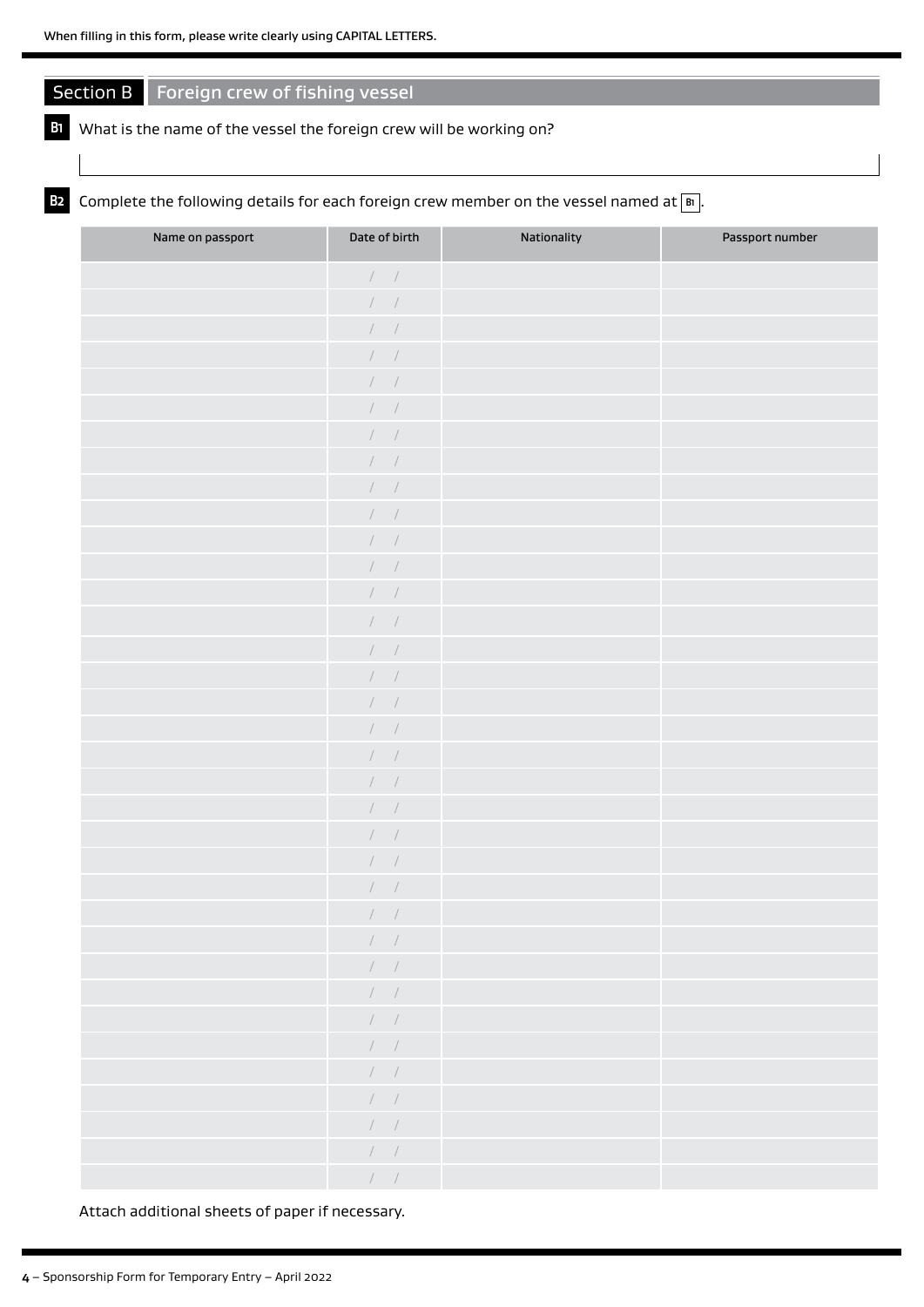**This section of the form must be completed by the person, organisation or government agency sponsoring the applicant's stay in New Zealand. If the sponsor is an organisation or a government agency, it must be completed by a named contact person authorised to make representations and enter into agreements on behalf of the organisation or agency.** 

**Unless the sponsor is authorised to act on the visa applicant's behalf in the visa application form, they may not receive any information about the visa application.** 

**Any person acting on behalf of the sponsor may not receive information about the visa application unless specifically authorised by the visa applicant.**

a natural person. *Go to* **C2**

an organisation. *Go to* **C10**

a government agency. *Go to* **C11**

#### Sponsorship by a natural person

|                                                                        | Complete questions $ \alpha $ to $ \kappa $ if the sponsor is a natural person. Otherwise go to $ \kappa $ .                                                                                                                           |
|------------------------------------------------------------------------|----------------------------------------------------------------------------------------------------------------------------------------------------------------------------------------------------------------------------------------|
| C <sub>2</sub><br>Full name of sponsor                                 |                                                                                                                                                                                                                                        |
| Family/last name                                                       | Given/first name(s)                                                                                                                                                                                                                    |
|                                                                        |                                                                                                                                                                                                                                        |
| Other names you are known by or have ever been known by                |                                                                                                                                                                                                                                        |
|                                                                        |                                                                                                                                                                                                                                        |
| Gender $\Box$ Male $\Box$ Female<br>C3                                 | C <sub>4</sub>                                                                                                                                                                                                                         |
| C5<br>Town/city of birth                                               |                                                                                                                                                                                                                                        |
| Country of birth                                                       |                                                                                                                                                                                                                                        |
| C6<br>Country of citizenship                                           |                                                                                                                                                                                                                                        |
| C <sub>7</sub><br>Your residential address and contact details.        |                                                                                                                                                                                                                                        |
| Address                                                                |                                                                                                                                                                                                                                        |
|                                                                        |                                                                                                                                                                                                                                        |
|                                                                        |                                                                                                                                                                                                                                        |
| Telephone (daytime)                                                    | Telephone (evening)                                                                                                                                                                                                                    |
| Fax                                                                    | Email                                                                                                                                                                                                                                  |
| C8<br>applies to you.                                                  | To sponsor a visitor you must be a New Zealand citizen or residence class visa holder. Tick the one option that                                                                                                                        |
| I am a New Zealand citizen.                                            |                                                                                                                                                                                                                                        |
| New Zealand).                                                          | I am a New Zealand residence class visa holder (includes Australian citizens and residents who are in                                                                                                                                  |
| your New Zealand citizenship certificate or birth certificate instead. | You must provide either your original passport or a certified copy of the personal details page of your passport.<br>If you are a New Zealand citizen and you do not have a passport, you may provide an original or certified copy of |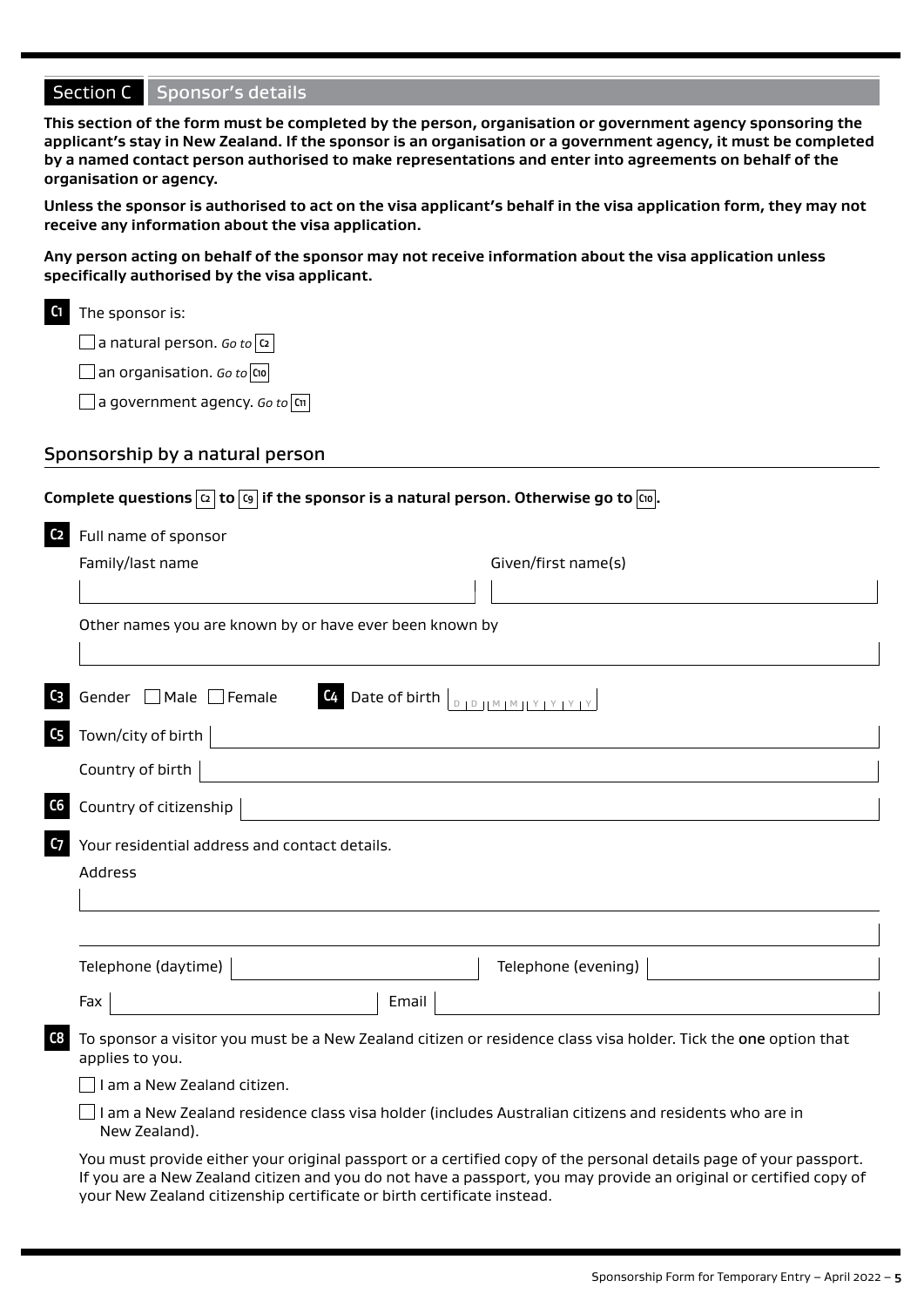| C <sub>9</sub> | Complete this question if you are sponsoring a student.<br>What is your relationship with the person listed at $ \mathbf{a} $ ?                    |  |  |  |  |  |  |
|----------------|----------------------------------------------------------------------------------------------------------------------------------------------------|--|--|--|--|--|--|
|                |                                                                                                                                                    |  |  |  |  |  |  |
|                |                                                                                                                                                    |  |  |  |  |  |  |
|                | What evidence of the relationship have you attached?                                                                                               |  |  |  |  |  |  |
|                |                                                                                                                                                    |  |  |  |  |  |  |
|                |                                                                                                                                                    |  |  |  |  |  |  |
|                | $Go$ to $ C16 $ .                                                                                                                                  |  |  |  |  |  |  |
|                | Sponsorship by an organisation or a government agency                                                                                              |  |  |  |  |  |  |
|                | Complete questions $\overline{c_0}$ to $\overline{c_1}$ if the sponsor is an organisation or government agency. Otherwise go to $\overline{c_1}$ . |  |  |  |  |  |  |
| C10            | Full name of organisation (registered company, incorporated society or charitable trust). Go to $\overline{\omega}$                                |  |  |  |  |  |  |
|                | New Zealand Business Number (if applicable)<br>For help search: www.nzbn.govt.nz                                                                   |  |  |  |  |  |  |
| C11            | Full name of government agency (including details of division or work group, as applicable). Go to $\left \alpha\right $                           |  |  |  |  |  |  |
| C12            | Name and position of authorised contact person acting on behalf of the sponsoring organisation/agency.<br>Family/last name<br>Given/first name(s)  |  |  |  |  |  |  |
|                |                                                                                                                                                    |  |  |  |  |  |  |
|                | Position or title in sponsoring organisation/agency                                                                                                |  |  |  |  |  |  |
| C13            | Physical and postal addresses.                                                                                                                     |  |  |  |  |  |  |
|                | Street address                                                                                                                                     |  |  |  |  |  |  |
|                |                                                                                                                                                    |  |  |  |  |  |  |
|                | Postal address                                                                                                                                     |  |  |  |  |  |  |
|                |                                                                                                                                                    |  |  |  |  |  |  |
|                | Telephone (evening)<br>Telephone (daytime)                                                                                                         |  |  |  |  |  |  |
|                | Email<br>Fax                                                                                                                                       |  |  |  |  |  |  |
| C14            | Tick the one option that applies to you.                                                                                                           |  |  |  |  |  |  |
|                | I represent a registered company and I have attached evidence of incorporation under the Companies<br>Act 1993.                                    |  |  |  |  |  |  |
|                | I represent an incorporated society and I have attached evidence of incorporation under the Incorporated<br>Societies Act 1908.                    |  |  |  |  |  |  |
|                | I represent a charitable trust and I have attached evidence of incorporation under the Charitable Trusts<br>Act 1957.                              |  |  |  |  |  |  |
|                | I represent a government agency.                                                                                                                   |  |  |  |  |  |  |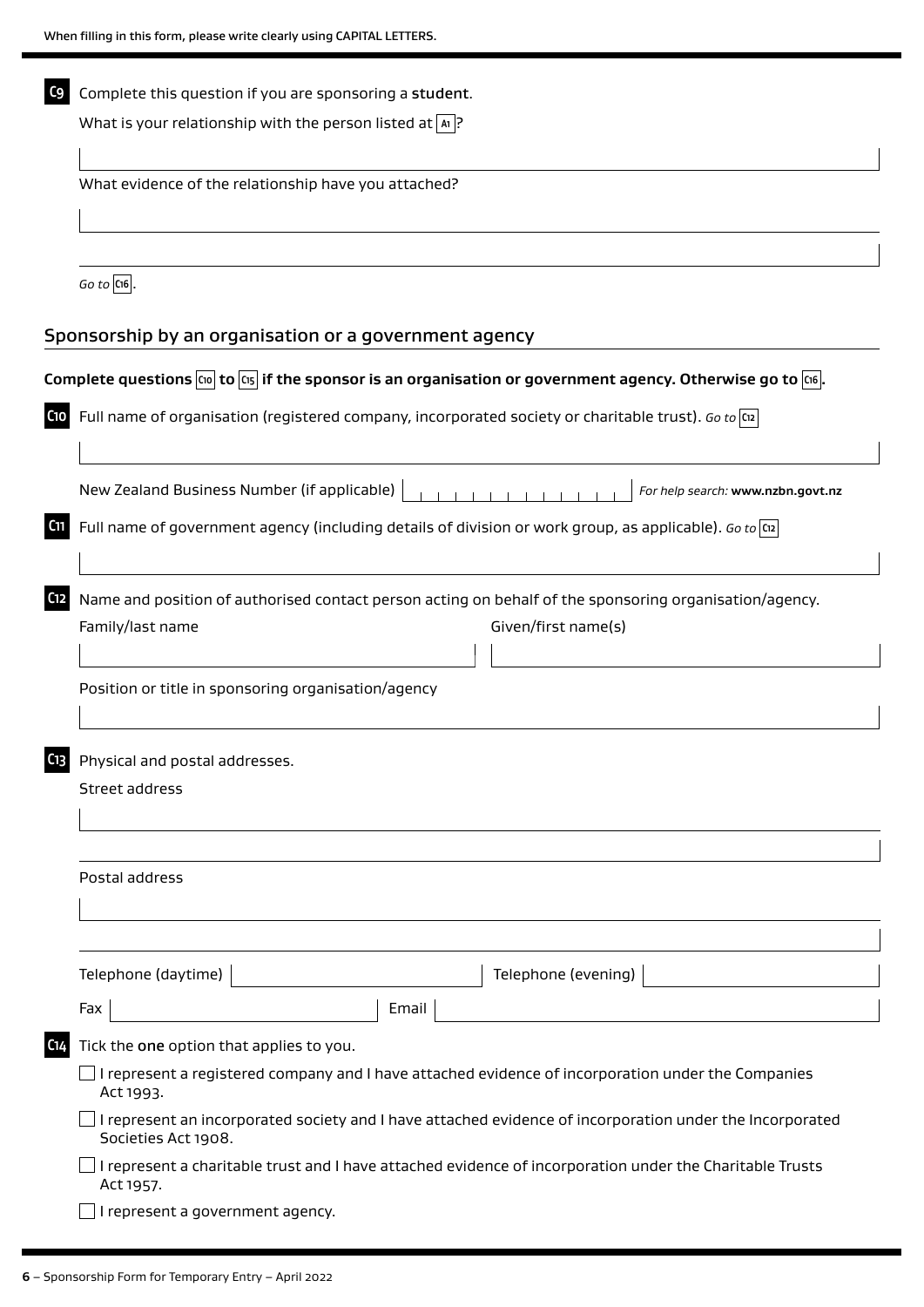| C <sub>15</sub> | If the sponsor is an organisation provide an explanation of the link between the organisation's activities<br>and the purpose for which the applicant(s) is/are coming to New Zealand. |                     |  |  |  |  |
|-----------------|----------------------------------------------------------------------------------------------------------------------------------------------------------------------------------------|---------------------|--|--|--|--|
|                 |                                                                                                                                                                                        |                     |  |  |  |  |
|                 |                                                                                                                                                                                        |                     |  |  |  |  |
|                 | All sponsors must complete questions $\overline{\mathfrak{cs}}$ to $\overline{\mathfrak{cs}}$                                                                                          |                     |  |  |  |  |
| C <sub>16</sub> | Name and address for communication about this sponsorship form.                                                                                                                        |                     |  |  |  |  |
|                 | Same as address at $ \sigma $ . Go to $ \cos \theta $                                                                                                                                  |                     |  |  |  |  |
|                 | Same as address at $ \mathfrak{a}_3 $ . Go to $ \mathfrak{a}_8 $                                                                                                                       |                     |  |  |  |  |
|                 | As below.                                                                                                                                                                              |                     |  |  |  |  |
|                 | Family/last name                                                                                                                                                                       | Given/first name(s) |  |  |  |  |
|                 |                                                                                                                                                                                        |                     |  |  |  |  |
|                 | Company name (if applicable) and address                                                                                                                                               |                     |  |  |  |  |
|                 |                                                                                                                                                                                        |                     |  |  |  |  |
|                 | Telephone (daytime)                                                                                                                                                                    | Telephone (evening) |  |  |  |  |
|                 | Fax<br>Email                                                                                                                                                                           |                     |  |  |  |  |
| C17             | Do you authorise the person stated at $ \cos \cos\phi $ to act on your behalf? $\Box$ Yes $\Box$ No                                                                                    |                     |  |  |  |  |
| C18             | Have you received immigration advice on this sponsorship form?                                                                                                                         |                     |  |  |  |  |
| n               | You can find a definition of immigration advice at www.immigration.govt.nz/advice.                                                                                                     |                     |  |  |  |  |
|                 | Yes Make sure that your immigration adviser completes Section H: Immigration adviser's details.                                                                                        |                     |  |  |  |  |
|                 | No                                                                                                                                                                                     |                     |  |  |  |  |
| C19             | Have you sponsored anyone to come to New Zealand previously?                                                                                                                           |                     |  |  |  |  |
|                 | Note: If you are sponsoring foreign fishing crew, you do not need to complete this question.                                                                                           |                     |  |  |  |  |
|                 | Yes Provide details in the table below. $\Box$ No                                                                                                                                      |                     |  |  |  |  |
|                 | Details of all visitors, workers and students you have previously sponsored. If the sponsored person did not<br>arrive, write 'N/A' in 'Date of arrival'.                              |                     |  |  |  |  |

| Name             | Date of birth<br>(DD/MM/YY)                    | Date of arrival<br>(If known) | Date of departure<br>(If known) |  |
|------------------|------------------------------------------------|-------------------------------|---------------------------------|--|
| $\overline{1}$ . | $\left( \begin{array}{cc} \end{array} \right)$ | $\left  \right $              |                                 |  |
| 2.               | $\overline{\phantom{a}}$                       | $\overline{\phantom{a}}$      |                                 |  |
| 3.               | $\sqrt{2}$                                     | $\left  \right $              | $\sim$                          |  |
| $\overline{4}$   | $\overline{\phantom{a}}$                       | $\overline{\phantom{a}}$      |                                 |  |
| 5.               | $1 - T$                                        | $\sqrt{1}$                    | mark of                         |  |
| 6                | $\sim$                                         |                               |                                 |  |
| 7.               |                                                | $\overline{\phantom{a}}$      |                                 |  |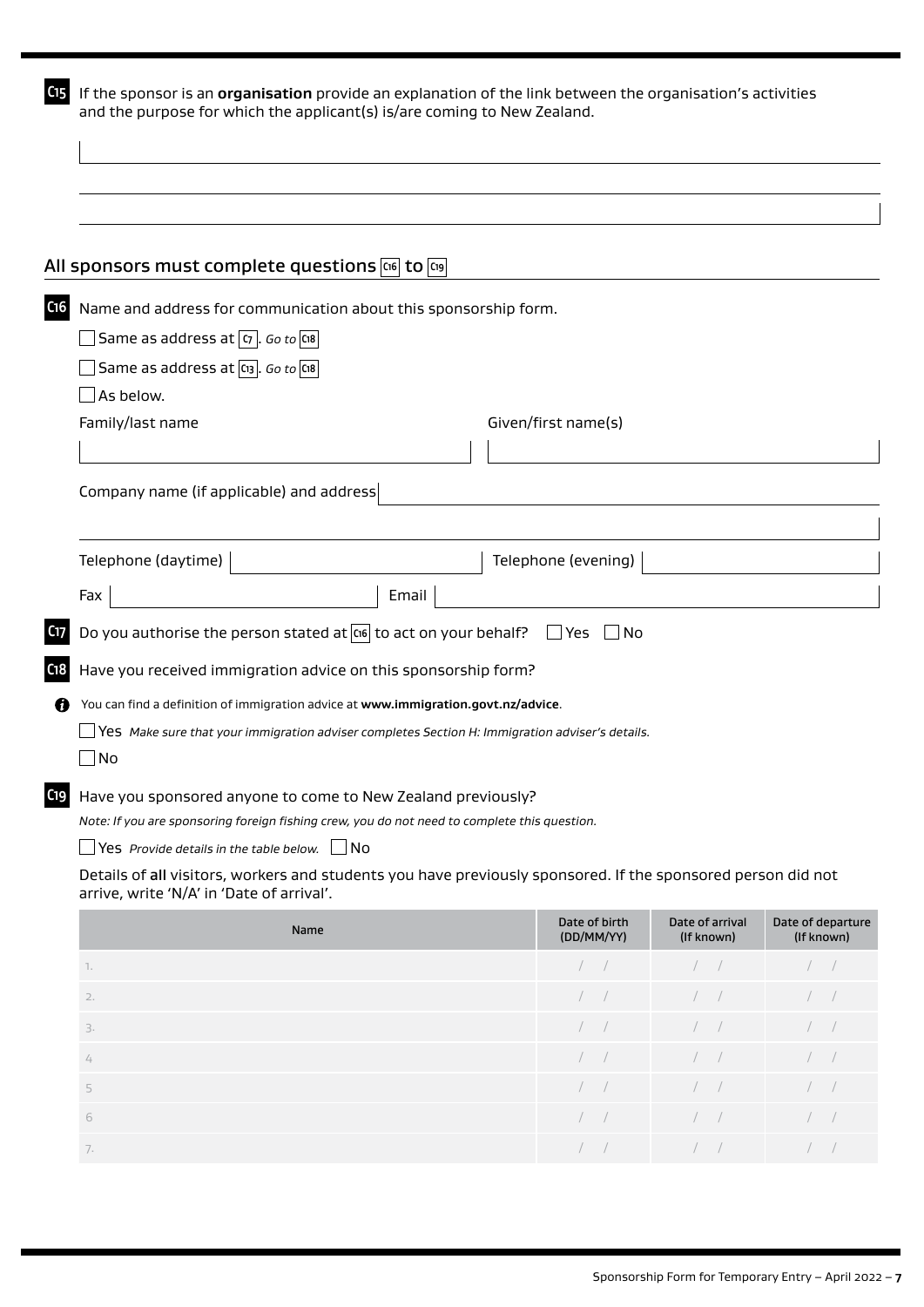| When filling in this form, please write clearly using CAPITAL LETTERS. |  |
|------------------------------------------------------------------------|--|
|------------------------------------------------------------------------|--|

|                | <b>Section D</b><br>Sponsor eligibility                                                                                                           |
|----------------|---------------------------------------------------------------------------------------------------------------------------------------------------|
|                | If the sponsor is a natural person, he or she must answer questions $\lfloor m \rfloor$ , $\lfloor m \rfloor$ and $\lfloor n_4 \rfloor$ .         |
|                | If the sponsor is an organisation, the authorised contact person listed at $\alpha$ must answer questions $ B_3 $ and $ B_4 $ .                   |
|                | Sponsor is a natural person                                                                                                                       |
| D <sub>1</sub> | Will you be ordinarily resident in New Zealand during the term of the sponsorship?<br>l lYes<br>- I No                                            |
| D <sub>2</sub> | Have you ever been convicted of any offence(s) under immigration law? $\Box$ Yes $\Box$ No                                                        |
|                | Have you previously breached sponsorship obligations? $\Box$ Yes $\Box$ No                                                                        |
|                | Do you have an outstanding debt to the Crown or other third parties as a result of another<br>sponsorship arrangement?                            |
|                | $\Box$ Yes $\Box$ No                                                                                                                              |
|                | Have you entered insolvency procedures or been adjudicated bankrupt? $\Box$ Yes $\Box$ No<br>Are you liable for deportation? $\Box$ Yes $\Box$ No |
|                | Are you serving a custodial sentence or awaiting sentencing after being convicted of a crime which carries<br>a custodial sentence?               |
|                | $\Box$ Yes $\Box$ No                                                                                                                              |
|                | Are you sponsoring this application for the purpose of receiving a financial reward or fee? $\Box$ Yes $\Box$<br>- No                             |
|                | $Go$ to $D4$                                                                                                                                      |
|                | Sponsor is an organisation                                                                                                                        |
|                |                                                                                                                                                   |
| D <sub>3</sub> | Has your organisation or its listed directors, trustees or management been convicted of any offence(s) under<br>immigration law?                  |
|                | $\Box$ Yes $\Box$ No                                                                                                                              |
|                | Has your organisation previously breached sponsorship obligations?<br>l Yes<br>- I No                                                             |
|                | Does your organisation have an outstanding debt to the Crown or other third parties as a result of another<br>sponsorship arrangement?            |
|                | $\Box$ Yes $\Box$ No                                                                                                                              |
|                | Is your organisation in receivership or liquidation?<br>l lYes<br>  No                                                                            |
|                | Is your organisation sponsoring this application for the purpose of receiving a financial reward or fee?                                          |
|                | ∐Yes ∏No                                                                                                                                          |
|                |                                                                                                                                                   |
|                | All sponsors (except government agency)                                                                                                           |
| D4             | If you have answered Yes to any of the questions at $ D2 $ or $ D3 $ , please provide a detailed explanation. Use an extra<br>sheet if required.  |
|                |                                                                                                                                                   |
|                |                                                                                                                                                   |
|                |                                                                                                                                                   |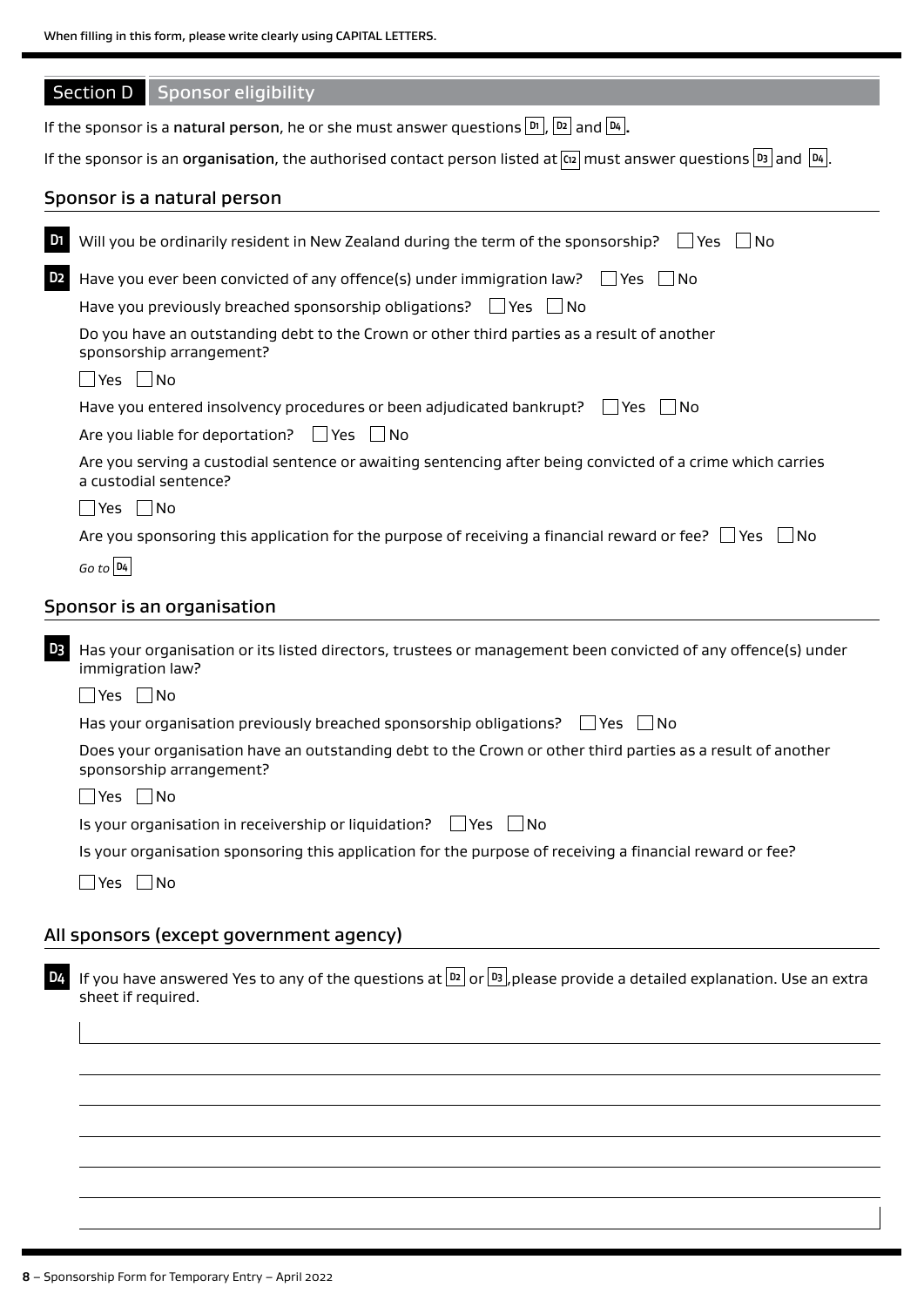| Section E Sponsorship undertakings                                                                                                                        |
|-----------------------------------------------------------------------------------------------------------------------------------------------------------|
| The sponsor must undertake to provide for the accommodation and maintenance and repatriation<br>(or deportation if necessary) of the sponsored person(s). |
| Tick the box at $\boxed{F}$ to confirm that you agree to all the sponsorship undertakings.                                                                |
| Tick the box at $\boxed{E}$ if you are also agreeing to pay for the cost of maternity health services.                                                    |

Tick the appropriate boxes at **E3** to confirm what evidence you are providing of your ability to meet the sponsorship undertakings.

**E1** I undertake to ensure that every sponsored person listed at **A1** or **B1** has: suitable accommodation for the duration of their stay; and financial support for their maintenance (including medical treatment if necessary) for the duration of their stay, and the means to leave New Zealand at the end of their stay, including any reasonable costs associated with deportation.

|  | $\vert\mathbf{E}\vert$ (Optional undertaking) I undertake to pay for the cost of maternity health services in New Zealand for the sponsored |  |  |  |
|--|---------------------------------------------------------------------------------------------------------------------------------------------|--|--|--|
|  | person listed at $ ^{A1}$ or $ ^{B1}$ , which may be at least NZ\$9,000.                                                                    |  |  |  |

#### **E3** I have attached the following evidence that I have sufficient funds to meet my sponsorship undertakings:

|                    | $\Box$ Bank statements $\Box$ Wage slips $\Box$ A letter from my employer confirming ongoing employment |
|--------------------|---------------------------------------------------------------------------------------------------------|
| and pay conditions |                                                                                                         |

| $\Box$ The completed Section F: Bank confirmation below $\Box$ Approval in principle letter $\Box$ Other. |  |  |
|-----------------------------------------------------------------------------------------------------------|--|--|
|-----------------------------------------------------------------------------------------------------------|--|--|

*Note: The minimum amount of funds you must have to sponsor a person for a temporary entry visa is:*

- *NZ\$1000 per person per month of stay if the accommodation has not been prepaid, or*
- *NZ\$400 per person per month of stay if the accommodation has been prepaid, or*
- *NZ\$15,000 per year for students taking courses lasting 36 weeks or longer (less any prepaid expenses) OR for tertiary students nominated under a border exception NZ\$20,000 per year if taking courses lasting 36 weeks or longer (less any prepaid expenses)*

#### Section F | Bank confirmation

#### **Note: If you hold an approval in principle to recruit foreign fishing crew, you do not need to complete this section.**

The sponsor's bank must complete this section if the sponsor has not provided bank statements/wage slips/a letter from the employer.

| Name of bank                           |                                                                                                                                                                                                                          | <b>Branch</b>       |                                                                    |
|----------------------------------------|--------------------------------------------------------------------------------------------------------------------------------------------------------------------------------------------------------------------------|---------------------|--------------------------------------------------------------------|
| The bank confirms that                 |                                                                                                                                                                                                                          |                     | (name of account holder)                                           |
|                                        | has an account with this bank and has sufficient funds as at the date of the signature below to make available the amount of<br>(tick one of the first six options and the seventh and eight option only if applicable): |                     |                                                                    |
| Visitor:                               | NZ\$400 per month                                                                                                                                                                                                        | NZ\$1,000 per month |                                                                    |
| Student:                               | $\Box$ NZ\$1,250 per month (course less than 36 weeks)                                                                                                                                                                   |                     | NZ\$15,000 per year (course 36 weeks or longer)                    |
| Tertiary student<br>(border exception) | $\Box$ NZ\$1,667 per month (course less than 36 weeks)                                                                                                                                                                   |                     | NZ\$20,000 per year (course 36 weeks or longer)                    |
| for                                    | months in New Zealand for each of the                                                                                                                                                                                    |                     | person(s) specified in this form, and   NZ\$9,000 (if applicable). |
|                                        | The bank accepts no obligation or liability in respect of these funds.                                                                                                                                                   |                     |                                                                    |
| Signature of bank officer              |                                                                                                                                                                                                                          |                     |                                                                    |
| Full name of bank officer              |                                                                                                                                                                                                                          |                     | Official stamp or seal                                             |
| Date                                   | $D \parallel M \parallel M \parallel Y \parallel Y \parallel$                                                                                                                                                            |                     |                                                                    |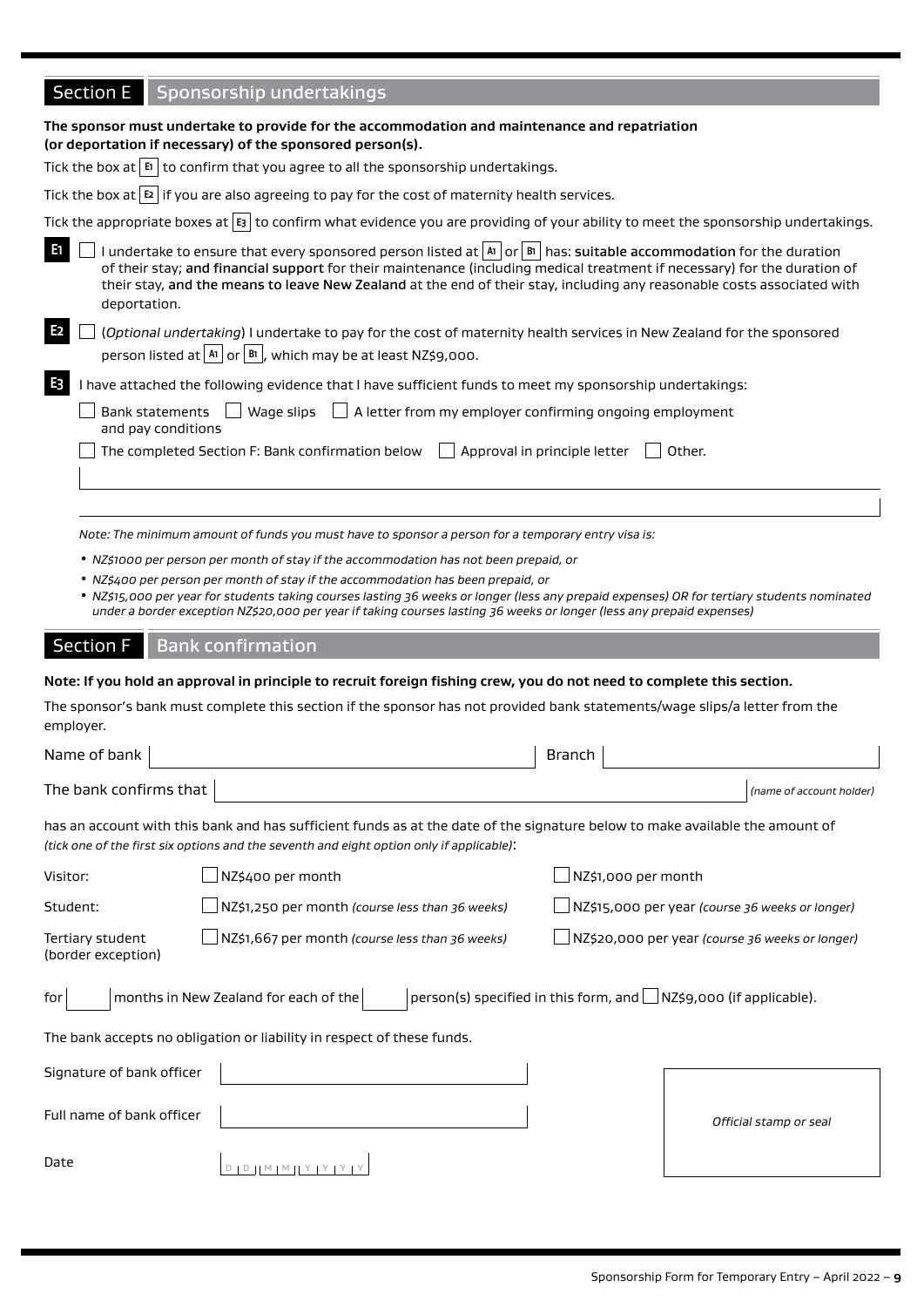#### Section G | Declaration by sponsor

**The following declaration must be witnessed by a person authorised to take statutory declarations, such as a Justice of the Peace, a lawyer, or a notary public. Make sure that you understand the declaration before you sign this section. If the sponsor is an organisation or government agency, the full name of the organisation or agency must be given for each of the undertakings below, but the declaration must be signed by the authorised contact person.**

I understand that if I have received immigration advice from an immigration adviser and if that immigration adviser is not licensed under the Immigration Advisers Licensing Act 2007 when they should be, INZ will return my sponsorship form.

| ٠, |                                                                       |              |
|----|-----------------------------------------------------------------------|--------------|
|    | [full name of sponsor or authorised contact]                          | [occupation] |
| of |                                                                       |              |
|    | [name of sponsoring organisation or government agency, if applicable] |              |
|    |                                                                       |              |

*[sponsor's address]*

solemnly and sincerely declare that:

- the information supplied on this form and in the accompanying documents is true and correct
- I/the organisation/the government agency [*circle as appropriate*] will honour the sponsorship undertakings given in Section E: Sponsorship undertakings in respect of the person(s) named in Section A: Applicant's details or Section B: Foreign crew of fishing vessel, who I/the organisation/the government agency [*circle as appropriate*] have agreed to sponsor in this form.

I acknowledge that I will be liable for any reasonable costs incurred by the Crown or a third party as a result of failing to ensure the person named in Section A: Applicant's details or Section B: Foreign crew of fishing vessel:

- has suitable accommodation while in New Zealand
- has financial support to meet the reasonable costs of essential provisions for their health and welfare while in New Zealand (including medical treatment if necessary)
- has the means to leave New Zealand at the end of the sponsorship period (including any reasonable costs associated with deportation), and
- has paid for the cost of maternity health services in New Zealand (if I have agreed to this undertaking in Section E: Sponsorship undertakings)

and that those costs may be recoverable in the New Zealand courts.

I make this solemn declaration conscientiously believing the same to be true and by virtue of the Oaths and Declarations Act 1957.

|               | Signature of sponsor or authorised contact                 |      |        |        |                        |                 |        |
|---------------|------------------------------------------------------------|------|--------|--------|------------------------|-----------------|--------|
| Declared at l |                                                            | this |        | dav of |                        | 20 <sup>1</sup> |        |
|               | <i>[place]</i>                                             |      | [date] |        | [month]                |                 | [year] |
| before mel    |                                                            |      |        |        |                        |                 |        |
|               | [name of person authorised to take statutory declarations] |      |        |        | [official designation] |                 |        |

**Contact details of person authorised to take statutory declarations.** (Note: The supply of any contact details to INZ is optional. Any information you provide will be used for verification purposes only. Contact your nearest Immigration New Zealand office for more information, or to access or correct any information you have provided.)

| Address                                                       |                     |
|---------------------------------------------------------------|---------------------|
|                                                               |                     |
| Telephone (daytime)                                           | Telephone (evening) |
| Fax                                                           | Email               |
| Signature of person authorised to take statutory declarations |                     |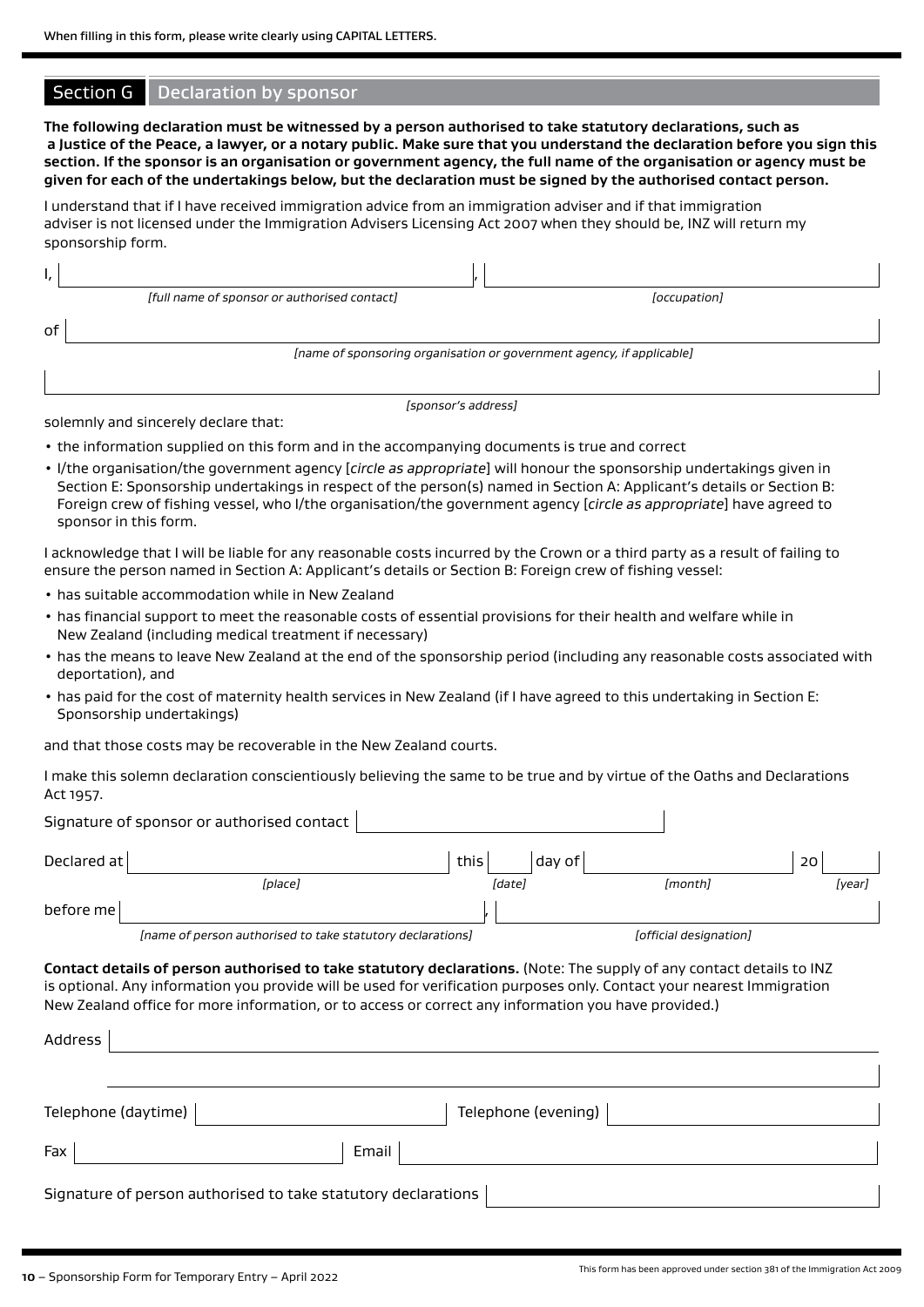## **Section H** Immigration adviser's details

**This section must be completed by the sponsor's immigration adviser. If the sponsor does not have an immigration adviser, this section does not have to be completed.**

|                        | If you are a licensed adviser, please provide your licence details.                                                                                                                                                                                                                                                                                                                                                                             |
|------------------------|-------------------------------------------------------------------------------------------------------------------------------------------------------------------------------------------------------------------------------------------------------------------------------------------------------------------------------------------------------------------------------------------------------------------------------------------------|
| Licence type           | full<br> provisional<br>limited List conditions specified in the register                                                                                                                                                                                                                                                                                                                                                                       |
|                        |                                                                                                                                                                                                                                                                                                                                                                                                                                                 |
| Licence number $ 2,0 $ | Go to Section I: Declaration by person assisting the sponsor                                                                                                                                                                                                                                                                                                                                                                                    |
| H <sub>2</sub>         | If you are exempt from licensing, tick one box below to show why you are exempt from licensing then go to<br>Section I: Declaration by person assisting the sponsor.                                                                                                                                                                                                                                                                            |
|                        | I provided immigration advice in an informal or family context only, and I did not provide the advice<br>systematically or for a fee.                                                                                                                                                                                                                                                                                                           |
|                        | I have provided immigration advice in the course of my work (employed or volunteer) and that work exempts<br>me from the requirement to be licensed. Indicate the reason for your exemption below.                                                                                                                                                                                                                                              |
|                        | Lawyer with current New Zealand practicing certificate □ Community Law Centre □ Citizens Advice Bureau                                                                                                                                                                                                                                                                                                                                          |
|                        | New Zealand Member of Parliament or staff □ New Zealand public servant □ Foreign Diplomatic/Consular                                                                                                                                                                                                                                                                                                                                            |
|                        | See www.immigration.govt.nz/adviserlicensing for more information about who is exempt from licensing.                                                                                                                                                                                                                                                                                                                                           |
| Section I              | Declaration by person assisting the sponsor                                                                                                                                                                                                                                                                                                                                                                                                     |
|                        |                                                                                                                                                                                                                                                                                                                                                                                                                                                 |
|                        | This section must be completed and signed by the sponsor's immigration adviser, or by any person who has<br>assisted the sponsor by providing immigration advice, explaining, translating, or recording information on the<br>form for the sponsor. If the sponsor does not have an immigration adviser, and no one helped the sponsor to fill<br>in this form, this section does not have to be completed.                                     |
|                        | If you are not exempt under the Immigration Advisers Licensing Act 2007, it is an offence for you to provide immigration advice without holding a<br>license, and Immigration New Zealand will refuse to accept your client's application. More information about immigration adviser licensing can be<br>obtained from the Immigration Advisers Authority website www.iaa.govt.nz, via email info@iaa.govt.nz or by telephone on 0508 422 422. |
|                        | Name and address of person assisting sponsor.                                                                                                                                                                                                                                                                                                                                                                                                   |
|                        | Given/first name(s)                                                                                                                                                                                                                                                                                                                                                                                                                             |
|                        |                                                                                                                                                                                                                                                                                                                                                                                                                                                 |
| Family/last name       | Company name (if applicable) and address                                                                                                                                                                                                                                                                                                                                                                                                        |
|                        | New Zealand Business Number (if applicable)<br>For help search: www.nzbn.govt.nz                                                                                                                                                                                                                                                                                                                                                                |
| Telephone (daytime)    | Telephone (evening)                                                                                                                                                                                                                                                                                                                                                                                                                             |

I understand that after the sponsor has signed this form it is an offence for me to change or add further information, or change or add any documents attached to the form, without making a statement identifying what information or material has been changed, added or attached and by whom. If I make these changes or additions, I must state on the form what they were, who made them and the reason they were made.

I understand that the maximum penalty for this offence is a fine of up to NZ\$100,000 and/or a term of imprisonment of up to seven years.

I certify that the sponsor asked me to help them complete this form and any additional forms. I certify that the sponsor agreed that the information provided was correct before signing the declaration.

 $\Box$  I have **assisted** the sponsor as an interpreter/translator

 $\Box$  I have **assisted** the sponsor with recording information on the form

I have **assisted** the sponsor in another way. *Specify*